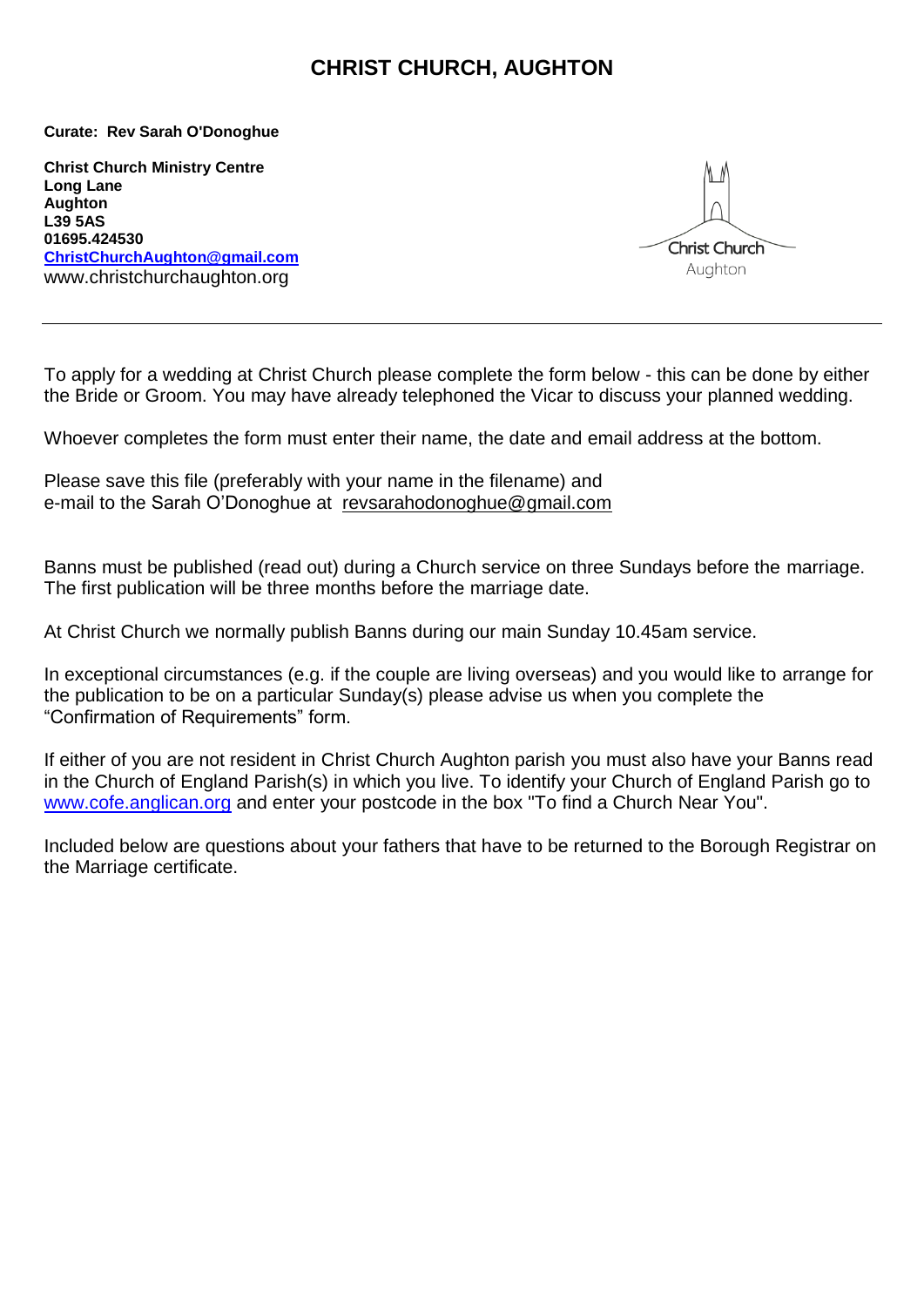## **CHRIST CHURCH, AUGHTON Application for a Wedding Service**

|                                                           | Groom                                                     |            |                        |          |  |  |  |  |  |
|-----------------------------------------------------------|-----------------------------------------------------------|------------|------------------------|----------|--|--|--|--|--|
| Full Name:                                                |                                                           |            |                        |          |  |  |  |  |  |
|                                                           | <b>First Names</b><br>Surname                             |            |                        |          |  |  |  |  |  |
|                                                           |                                                           |            |                        |          |  |  |  |  |  |
| Address:                                                  | Street address                                            | Town/City  | County                 | Postcode |  |  |  |  |  |
| Email:                                                    | Tel No:                                                   |            | Years at above address |          |  |  |  |  |  |
|                                                           |                                                           |            |                        |          |  |  |  |  |  |
|                                                           | Age on day of marriage<br>Rank, profession, or occupation |            |                        |          |  |  |  |  |  |
| Years                                                     |                                                           |            |                        |          |  |  |  |  |  |
|                                                           |                                                           |            |                        |          |  |  |  |  |  |
|                                                           | Are you related, or connected by marriage to the Bride    | If so, how |                        |          |  |  |  |  |  |
|                                                           | Church of England Parish you live in                      |            |                        |          |  |  |  |  |  |
|                                                           |                                                           |            |                        |          |  |  |  |  |  |
|                                                           | If so, where<br>Are you on a church electoral roll        |            |                        |          |  |  |  |  |  |
| Marital status:                                           |                                                           |            |                        |          |  |  |  |  |  |
| Single/Widower/<br>Previous                               |                                                           |            |                        |          |  |  |  |  |  |
| marriage                                                  |                                                           |            |                        |          |  |  |  |  |  |
| dissolved                                                 |                                                           |            |                        |          |  |  |  |  |  |
|                                                           |                                                           |            |                        |          |  |  |  |  |  |
| Father's Full Name:                                       |                                                           |            |                        |          |  |  |  |  |  |
| Surname<br><b>First Names</b>                             |                                                           |            |                        |          |  |  |  |  |  |
|                                                           | Father's Rank, profession, or occupation                  |            | deceased               |          |  |  |  |  |  |
| <b>Bride</b>                                              |                                                           |            |                        |          |  |  |  |  |  |
| Full Name:                                                |                                                           |            |                        |          |  |  |  |  |  |
| <b>First Names</b><br>Surname                             |                                                           |            |                        |          |  |  |  |  |  |
|                                                           |                                                           |            |                        |          |  |  |  |  |  |
| Address:                                                  | Street address                                            | Town/City  | County                 | Postcode |  |  |  |  |  |
| Email:                                                    | Tel No:                                                   |            | Years at above address |          |  |  |  |  |  |
|                                                           |                                                           |            |                        |          |  |  |  |  |  |
| Age on day of marriage<br>Rank, profession, or occupation |                                                           |            |                        |          |  |  |  |  |  |
| Years                                                     |                                                           |            |                        |          |  |  |  |  |  |
|                                                           | Are you related, or connected by marriage to the          | If so, how |                        |          |  |  |  |  |  |
| Groom                                                     |                                                           |            |                        |          |  |  |  |  |  |
|                                                           |                                                           |            |                        |          |  |  |  |  |  |
| Church of England Parish you live in                      |                                                           |            |                        |          |  |  |  |  |  |
| Are you on a church electoral roll<br>If so, where        |                                                           |            |                        |          |  |  |  |  |  |
| Marital status                                            |                                                           |            |                        |          |  |  |  |  |  |
| Single/Widower/                                           |                                                           |            |                        |          |  |  |  |  |  |
| Previous                                                  |                                                           |            |                        |          |  |  |  |  |  |
| marriage<br>dissolved                                     |                                                           |            |                        |          |  |  |  |  |  |
|                                                           |                                                           |            |                        |          |  |  |  |  |  |
| Father's Full Name:                                       |                                                           |            |                        |          |  |  |  |  |  |
| <b>First Names</b><br>Surname                             |                                                           |            |                        |          |  |  |  |  |  |
| Father's Rank, profession, or occupation<br>deceased      |                                                           |            |                        |          |  |  |  |  |  |